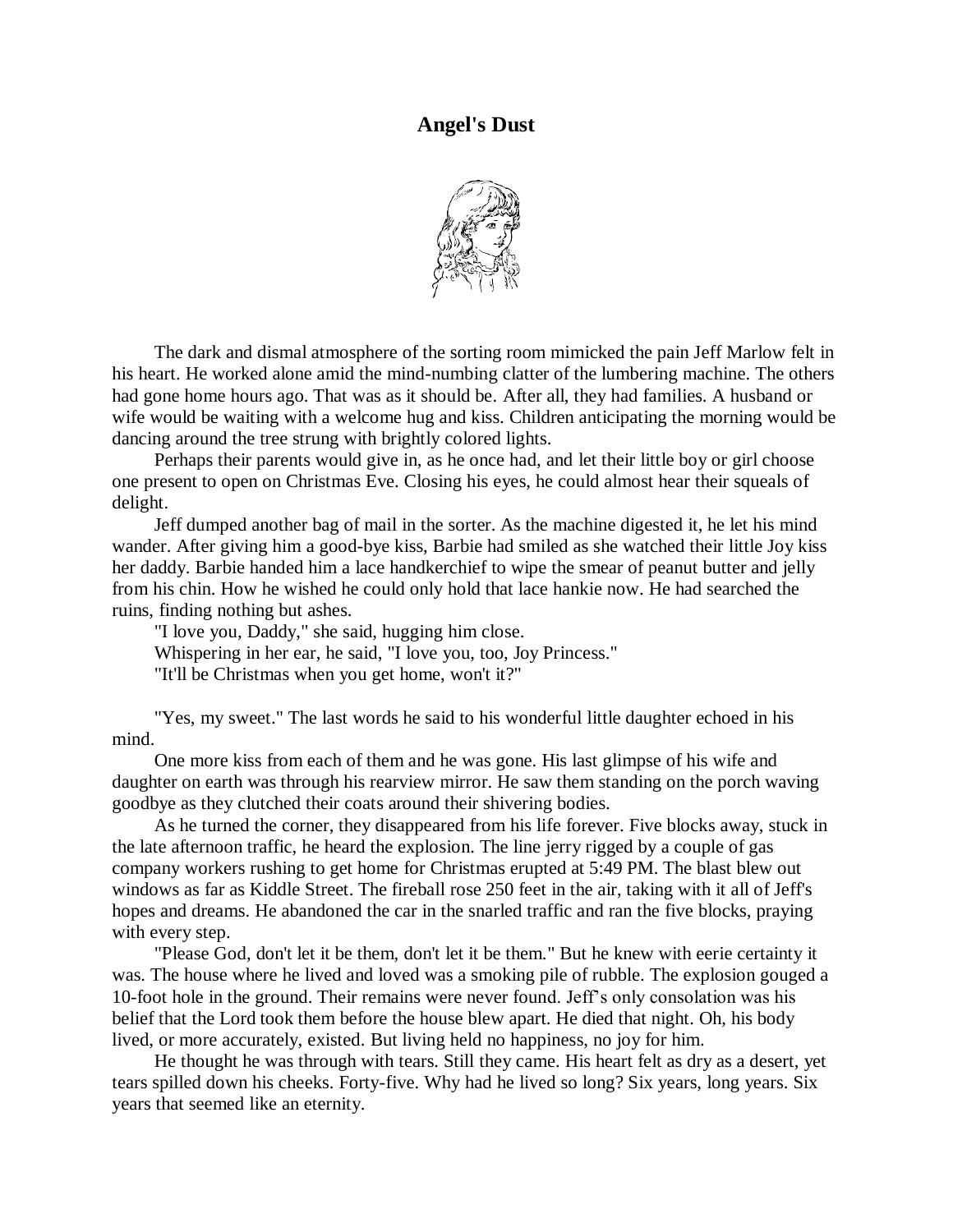In the men's room, he splashed cold water on his face and stared at himself in the mirror. His face was too long to be considered handsome. His eyes were too squinty, his mouth too wide. The constant lifting of packages and mailbags kept him slim. He was not attracted to women. He simply had no interest, which suited him just fine. The only woman he wanted was Barbie and she was six years dead. He dried his face, blinking back the tears that threatened to start again. He sighed. When would it ever be over? When would he ever stop hurting?

At the dock, he lugged in the last five mailbags. He moaned. Thinking of returning to his empty third floor apartment slowed him down. Every Christmas morning since, he took out the gifts he had hidden in the car so long ago: a diamond necklace for Barbie and a doll for Joy. He laid them on the table and ran his hands over them. In his mind, he presented them to his beloved wife and daughter. He imagined the excitement on their faces. He felt Barb's kiss on his face. He heard Joy's laughter. Then he dried his tears and put the gifts away for another year.

The second year after Barbie's death, friends began inviting him to their homes. He always refused, knowing their intentions. There would be a single woman invited to pair up with the lonely mailman. Some came right out and told him he needed to forget about Barbie. They had the perfect woman for him: a sister, a friend, someone they met in the supermarket line. Eventually, even the diehards stopped trying.

With each passing year, Jeff became more and more withdrawn. At last, he was alone. He didn't mind, he liked it that way. His only companion was the pain wrapped around his heart. Some of his mail route patrons complained that he was unfriendly. His supervisor transferred him to the sorting room. His coworkers tried to engage him in conversation. They soon learned Jeff didn't want to be bothered and took the hint to leave him alone. That was how he wanted it. He became so antisocial he was finally reassigned to the second shift. There was a rumor that if Jeff didn't change he might be declared unfit for duty and let go.

Jeff worked steadily for the next hour. As he loaded the last bag in the sorter, he made a decision: Before the night was over, he would join his wife and daughter.

"Mommy, will Santa be here soon?" Julie asked, pulling the covers up to her chin. Carol Bennett paused in the doorway, her finger on the light switch. Julie's round face, blonde hair and blue eyes gave the eight-year-old a cherub-like appearance.

Carol's heart sagged with sorrow. "Like I said, sweetheart, sometimes Santa gets lost." The lie wasn't a good one. It left a bad taste in her mouth.

Julie was undeterred by her mother's apparent lack of faith. "Oh no, Mommy. I asked God to have the angels guide Santa to our house. I even put angel's dust on the letter!"

"Go to sleep, honey."

"Merry almost Christmas, Mommy," Julie murmured.

"Merry almost Christmas," Carol said, barely able to hold back the tears. At the kitchen table, she sat staring at the balance in her checkbook. It hadn't changed in the last hour. If only the factory had kept her on until after the holidays. Tomorrow morning other little girls would delight to open gift after gift, but all she had was a second-hand doll she bought at Goodwill. "Oh well, Julie will be happy with it."

But Carol wasn't. They couldn't even afford a real Christmas tree, just one they fashioned from construction paper and taped to the living room wall. Turning the temperature down a few more degrees, she pulled her robe tighter. Yet it wasn't the cold house that made her shiver.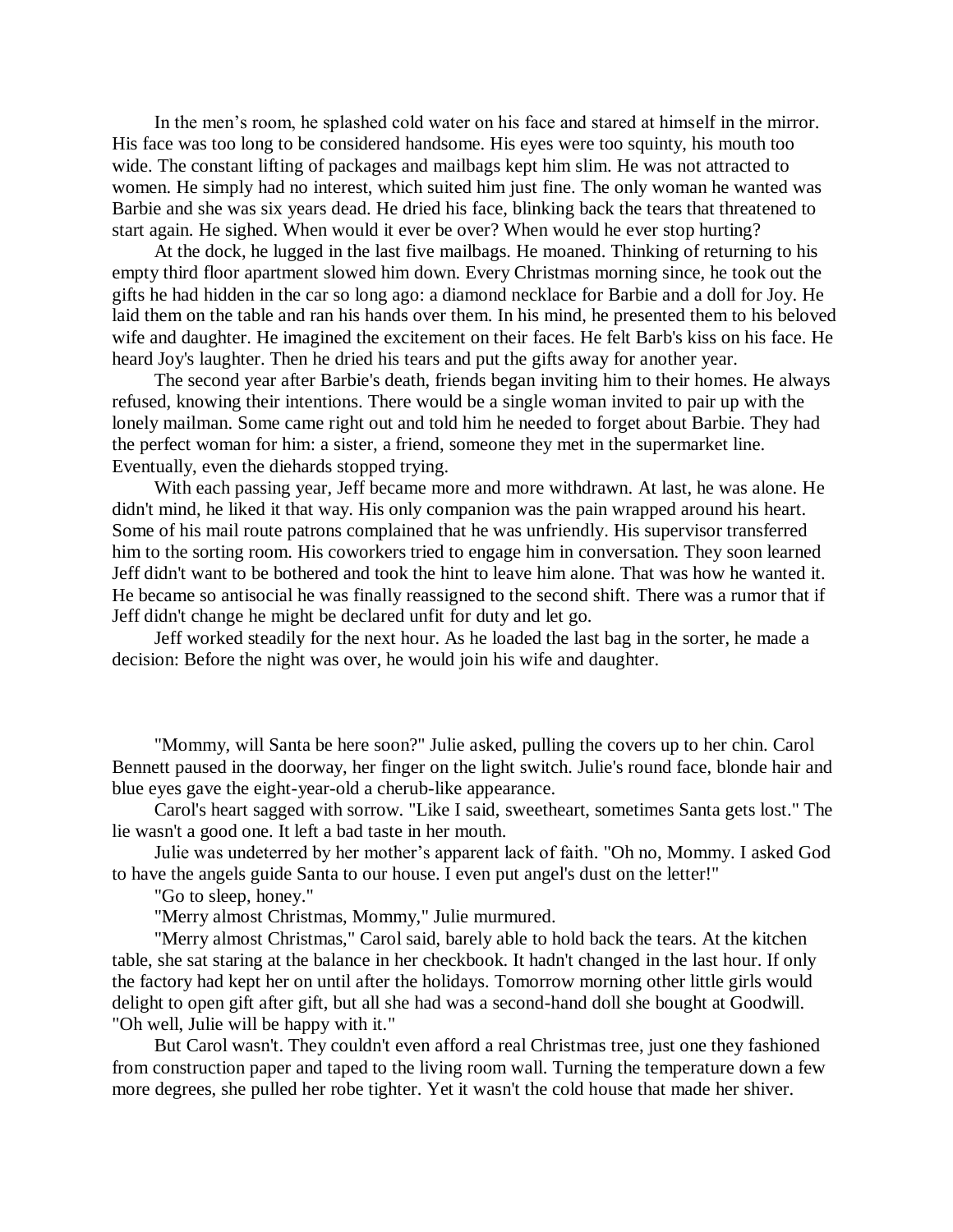Outside, the snow fogged as it had the night David's car flipped on the interstate. That night she had put the turkey back in the oven to keep it warm. David was over an hour late. It wasn't like him not to call. A worm of worry tugged at her mind. She quieted it. She smiled when she heard the hesitant knock on the door. He liked to surprise them with a last- minute gift. The sight of the two police officers standing on her front step nearly caused Carol to faint. She knew before they said a word. She collapsed to the floor as her world crumbled.

"At least he didn't suffer," became the catchphrase at David's funeral. The words brought more pain than comfort, and Carol closed her ears to them. Now, for the first time in the three years since her husband's death, Carol gave up. Burying her face in her hands, she quietly sobbed.

The letter lay on the floor beside the sorter. Jeff switched off the machine. The silence filled his head like cotton batting. Picking up the letter, he groaned. Scribbled across the envelope in black crayon were the words, *Santa Claus, North Pole.* 

The practice of giving letters addressed to Santa Claus to volunteers began years ago. Those wonderful people took it upon themselves to grant the wishes of needy children. However, the last letter was given out days ago. It was too late to fulfill this child's wish.

Jeff stared at the letter for a long time. He slid his fingers carefully under the flap. It opened easily. As he pulled out the sheet of paper, a bit of gold glitter fell into his palm. He brushed it back into the envelope. Unfolding the letter, he read,

## *Dear Mr. Santa Claus,*

*Hi, my name is Julie. I'm eight years old. I live in Indianapolis, Indiana. But you know that. Mommy says sometimes you get lost, so I asked God to send his angels to show you where we live. I don't want any presents. My daddy went to heaven three years ago. I cried for a long time. I'm better now, but Mommy is so sad. I was wondering, since you go all over the world, could you bring me another daddy? He doesn't have to be handsome or rich. Just as long as he loves me and Mommy. I promise I'll love him forever. I put some angel's dust on the bottom of my letter.*

## *Thank you, Santa Julie*

## *P.S. Please wake me up when you bring him.*

Underneath the writing was a thumb print stamped in gold glitter. Jeff ran his thumb over it and quickly regretted the action as some of the glitter flaked off and scattered to the floor. He read the letter again. An incredible thought formed in the back of his mind. He shook his head. What a crazy idea! No doubt it would get him locked up in a mental institution or jail. Crazy or not, he pictured himself knocking on Julie's mother's door.

"Hi, I'm Jeff. You don't know me, but I read your little girl's letter to Santa. I've come to be your new husband and Julie's father." He would be lucky if the woman didn't call the police. The least she would do is slam the door in his face.

No. Becoming a father took more than a letter to Santa. He couldn't be her daddy anyway. The only little girl he wanted to be daddy to was his Joy, and Barbie was the only woman he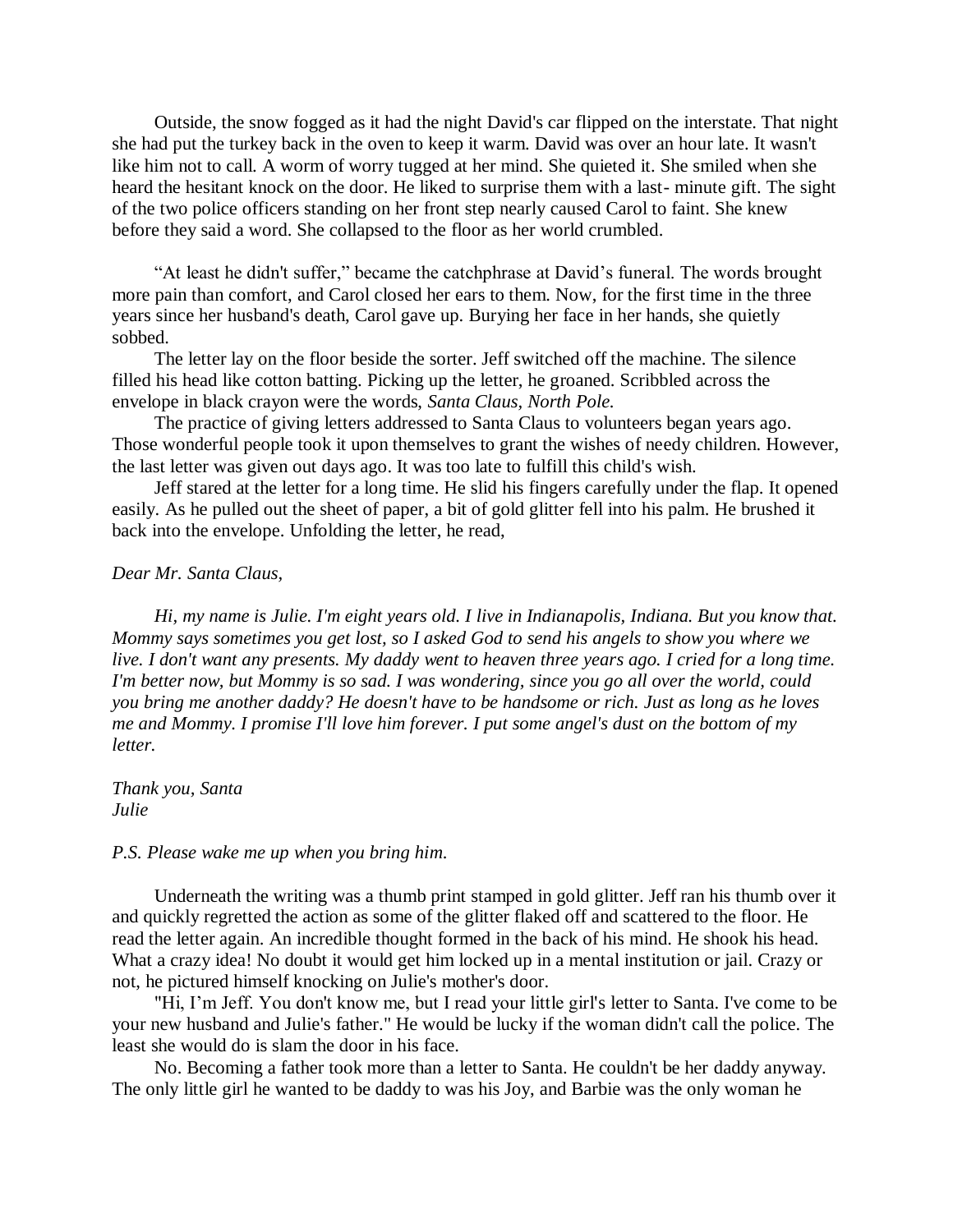would ever love. But maybe he could do something. For the first time in two years, he thought of the people on his old route. Alex Pierce owned a wonderful toy store. The IGA always had several turkeys left over, and it was open late on Christmas Eve.

His mind wandered back to Joy's last Christmas. She had run down the stairs bubbling with laughter. Her face lit up with excitement as she pulled her gifts from under the tree and tore off the wrappings. Jeff felt sorry for Barbie. It had taken a lot of time to wrap those presents and she labored to make each one special. He said something about it to her, but she just laughed, glad for the happiness in her child's face. Later that night as they cuddled on the couch, Jeff thought his heart would burst with love.

He sighed. All of that was gone now. Six years ago, his heart died. Tonight his body would. He started to put the letter in the lost letter box, but he couldn't let it go. Somewhere out there was a little girl so lonely she asked Santa for a daddy. He laid the letter on the table by the sorter. He couldn't help her. Maybe someone else could.

As he opened the sorting room door, a cold breeze hit him in the face. Snowflakes sifted through the air. The world was clean, bright and beautiful. But for Jeff, it was just lonely. The tinkling of bells sounded behind him. He wheeled around. Someone was in the room. He saw a shadow. Jeff let out a dry, humorless snicker. It was his own shadow. The tinkling bells were some tiny ones Marge Shotts had hung from the ceiling.

In the glow of the street lamps, the glitter on his palm sparkled. Angel's dust, he reminded himself. He stepped out into the cold, snowy night and started to close the door. Wait. What if it were his daughter? What if he had been the one to die? He couldn't stand the thought of this unknown little girl being heartbroken. He went back inside and picked up the envelope. It felt warm to the touch.

In the parking lot, he started his car and let it warm up. He read the letter again. "This is really silly," he said out loud. "You don't even know where this little girl lives." Christmas morning was tomorrow. If only he had more time, he would hire a detective to find her. With the \$10 million settlement from the gas company, he could easily afford the best. By now it could be up to \$11 or \$12 million. He didn't know or care. If only he could have his Barbie and Joy, he would gladly give it all back.

Suddenly an idea struck him. Of course! Why didn't he think of it before? When Joy was three, Barbie took her to the mall. The police were videotaping and fingerprinting young children. He hated to even think of the possibility of his little girl being kidnapped, but agreed with Barbie that it was a good idea.

Drying her eyes, Carol stood up. "There's no use in crying about it," she told herself, brushing her auburn hair from her eyes. "I'll give her the doll. She'll be happy with it."

Donning her coat, hat and gloves, she went out into the freezing night. A gust of wind pulled at the thin coat. Her rusted Escort sat at the curb. As she walked toward it, she saw that something was wrong. Broken glass lay on the street. With her heart racing, she ran to the small car. What she saw next took her breath away. Gone, everything was gone. The doll, the dress even the broken radio was torn from the dash. The glove compartment lay open. They had even taken the quarter pound of chocolate stars for Julie. The glass shards crunched under Carol's feet. Putting her hands on the roof of the car, she let the tears flow. She had failed as a mother.

"I was wondering if you could help me?" Jeff said, twisting his gloves in his hands.

Looking up from reading the *Indianapolis Star*, the desk sergeant smiled. "Happy to if I can," he said in a thick Irish brogue.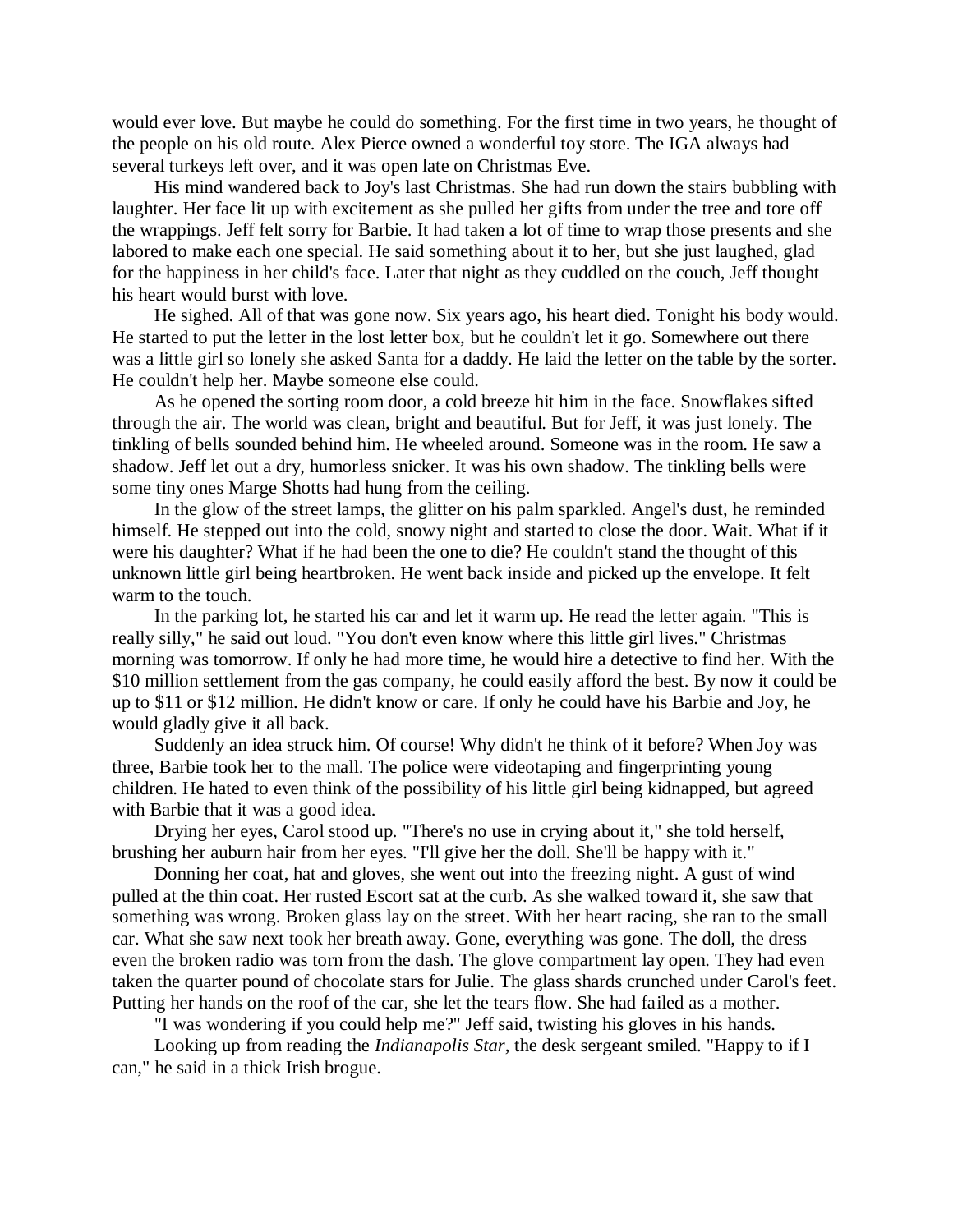Surprised by the friendly response, Jeff hurried to explain. "I work at the post office on Randolph Street." He opened his jacket so the sergeant could see his uniform. The man nodded. "I found this letter tonight lying on the floor by the sorter. We have volunteers who answer Santa's letters, but this one was too late." He handed the envelope to the sergeant, who removed the sheet of paper. A tiny bit of gold glitter fell on the desk.

"Angel's dust," Jeff said.

"Pardon?"

"She calls it angel's dust."

The man nodded again and quickly read the letter. "And what would you like us to do, Mr. …?"

"Marlow. Jeff Marlow. I know it's a long shot, but I thought maybe you could find her for me. You may have her thumb print on file."

The officer frowned dubiously, his eyes still scanning the sheet of paper. "I'm not a child molester, or anything," Jeff said, feeling his face flush and his palms begin to sweat. "I just thought I could give her a happy Chr…" His voice trailed off. The sergeant was staring at him. Suddenly, a big grin spread across his face. "Sure and I know you!" he exclaimed as he rose to his feet. Jeff stepped back, thinking he was about to be arrested. "You're the millionaire postman," the officer said, sticking out his hand. "You gave my dear sainted mother, God rest her soul, ten thousand dollars to pay off her mortgage."

Jeff took his hand. The sergeant shook it vigorously. With his free hand, he snatched up the phone. Cradling it in the crook of his neck, he punched in the number 436. "Murphy, get down here and bring everyone with you." Continuing to pump Jeff's hand, he slammed down the phone.

Rumbling shook the stairs. Seconds later, a stocky man with his tie twisted came charging down the hall. Three police officers followed him with their guns drawn.

"What is it, Penny? What's going on?" The man in front eyed Jeff suspiciously.

"Men," the desk sergeant said, finally letting go of Jeff's hand. "This is none other than Jeff Marlow, the millionaire postman."

Over the years, Jeff had given away several hundred thousand dollars. He had succeeded in keeping his identity a secret until two years ago when somehow the media found out. In a human-interest story, the reporter dubbed him "The Millionaire Postman" and ran an old picture of him. Jeff called in sick for three days.

Holstering their pistols, the men gathered around Jeff, shaking his hand. "How can we help you, sir?" Murphy asked.

Before he could answer, Penny spoke up. "He found this letter in the post office sorting room." He handed it to the detective. Murphy studied the paper, the writing and the gold thumb print.

Jeff was still hoping for an answer. "Can we find out where it came from?"

"Why do you want to know?" the detective queried, his eyes pinning Jeff to the wall.

"I just thought maybe I could help the─"

"Have you ever been arrested, Marlow?"

Jeff's heart caught as though gripped by a fist. He stammered, taking some time to get his tongue to work. "No…, er, ah, no."

"We can check, you know."

"Aw, Murphy, he just wants to help," Penny said. Murphy silenced him with a look.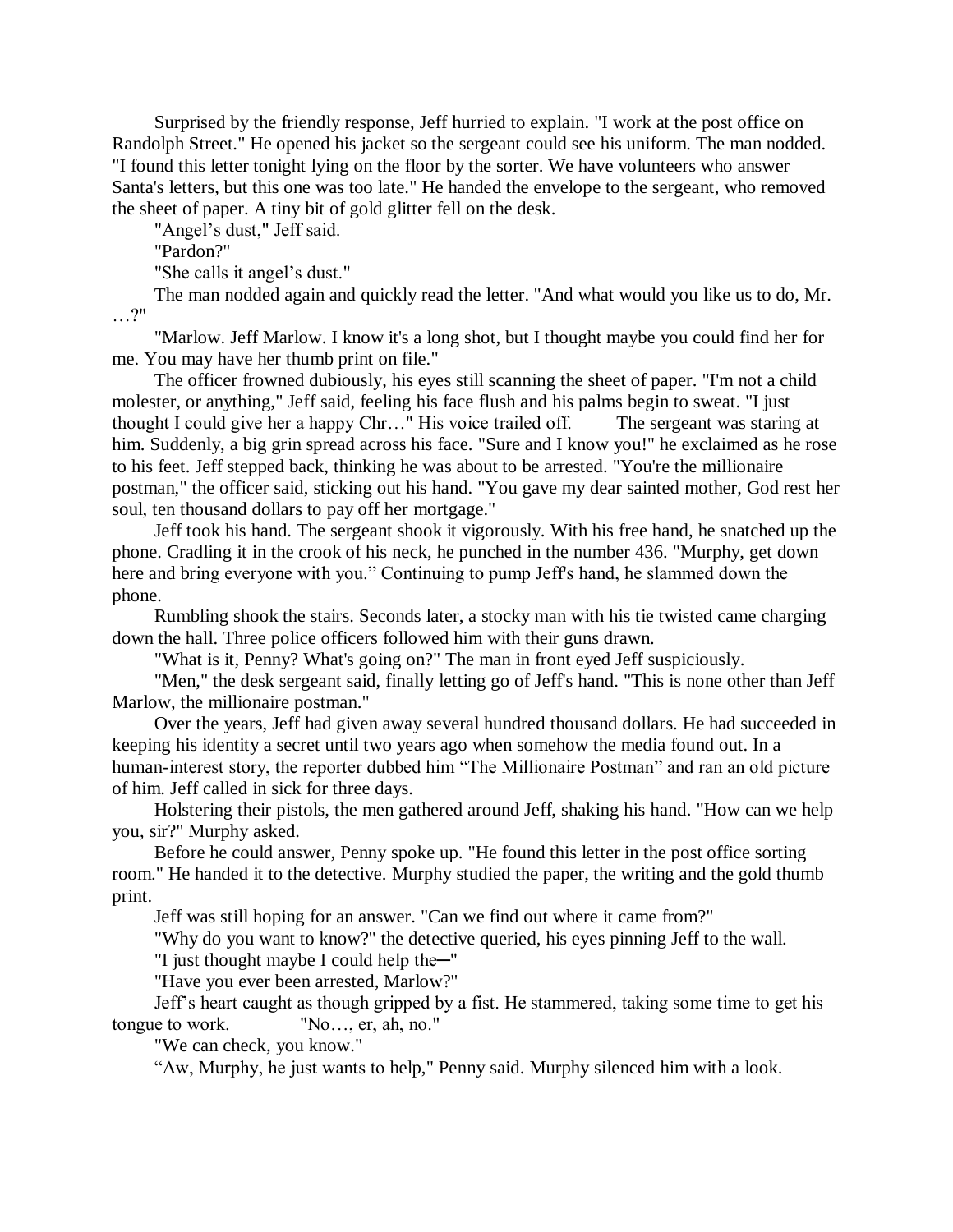"I can tell when someone is lying, Mr. Marlow. It's a gift." For the next 15 seconds he glared at Jeff. Scenes of every prison movie he'd ever seen flashed before Jeff's eyes. After what seemed like an eternity, Murphy said, "Follow me." The detective led Jeff through a maze of hallways. At last, he stopped before a half-open door. Painted on the glass in fading gold letters were the words Crime Lab. Murphy introduced Jeff to a small, owlish woman who appeared to be in her mid-30s. He explained the situation to her. Turning to Jeff, he said, "If anybody can find her, Mattie Burgess can."

Mattie examined the print with a magnifying glass. She questioned Jeff intently. Where did he find the letter? How did he open it? How long had it lain on the floor? Jeff answered as best he could. Excusing herself, she left him standing alone at her desk. Jeff's thoughts turned to Barbie. The gentle touch of her hand. The softness of her lips. The brightness of her smile. Jeff didn't realize he was dreaming until Mattie's voice shook him awake.

"I'm sorry, Mr. Marlow," she said somberly. "The glitter preserved the print but it also distorts it."

Jeff nodded, suddenly feeling very tired. "Thank you for trying." He shook Mattie's hand as she gave him back the letter. Outside, Jeff got in his car and sat hunched over the steering wheel. He had failed the only mission that might have redeemed him.

Debating on whether to call 911, Carol settled on the non-emergency number.

"Indianapolis Police Department. Sergeant Penny. May I help you?"

"Yes, hello, I'm not sure I'm calling the right place."

"What is it you be a-needin', ma'am?"

"I want to report a robbery."

"I can transfer you to Robbery. Hold on."

"Well, it's just a doll I bought at Goodwill and a quarter pound of chocolates for my little girl."

"Doesn't make any difference what the value of the property is, ma'am."

"There's no way to get the doll back by morning, is there?"

Penny could hear the tears in the mother's voice. "I'm sorry, ma'am."

"It's just… It's…," Carol drew a breath. "It's just that my daughter Julie wrote a letter to Santa Claus asking for something special. She wouldn't let me read it."

Penny's feet came off the desk with a thump. "Julie? Did you say Julie?"

"Yes, she was sure Santa would get her letter because she put angel's dust in the envelope."

"Angel's dust?" Penny fairly shouted, jumping to his feet.

"Well, it was just gold glitter, but—"

"Ma'am, hold the line." Sergeant Penny ran out the front door. Jeff was pulling away from the curb. Shouting, Penny descended the steps, but Jeff didn't stop. Grabbing his seldom-used radio, he pressed the button. "Dispatch! This is Sergeant Penny. I need a car stopped on Post Road."

"Car two-eleven is in that vicinity."

"Great, patch them through to me. I'll give them the details."

"Ten-four, Sarge."

With each turn of the wheels, Jeff's heart sank lower. He returned to his earlier resolve. Death held a dark, morose attraction for him. He contemplated various methods of suicide, determined to make it final. Flashing red and blue lights in the rearview mirror startled him. He pulled into the parking lot of a 7-Eleven.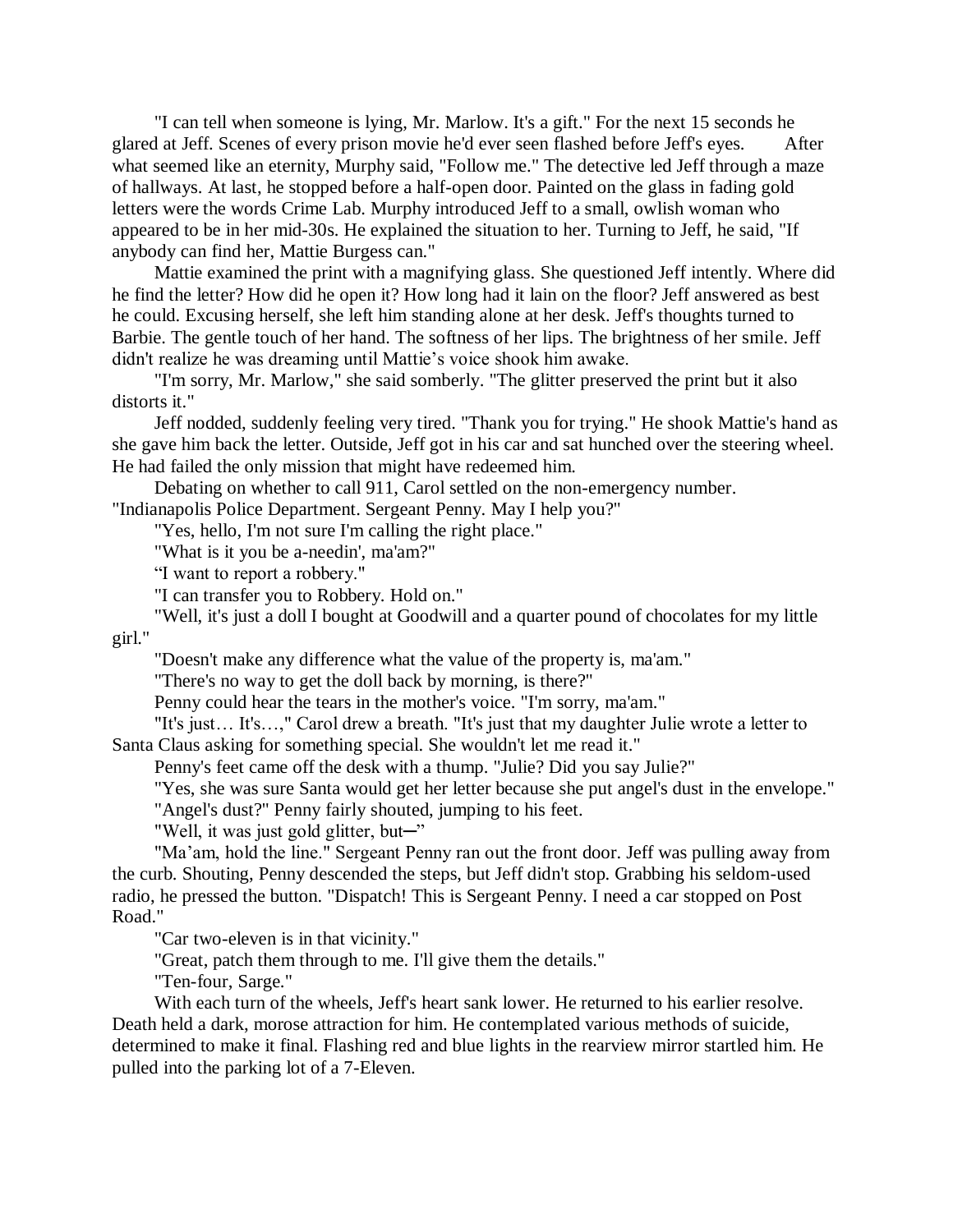The young officer bent over and looked in the window. "Mr. Marlow, Sergeant Penny would like to see you back at the station. Please follow me."

As Jeff got out of his car, Penny ran down the steps waving his notebook. "I got it, I got it!" he hollered. "The angels are a-workin' overtime tonight. Stein here is going to help you," he said, indicating the young officer who had stopped Jeff.

The next hour was a whirlwind. Stein had a friend who owned a toy store. The officer insisted his prices were the lowest in town. He woke the man up and pleaded with him to open the store. He complied, grumbling until he saw the number of toys Jeff piled on the counter. Next stop was an all-night Kroger's. Jeff loaded two shopping carts with two turkeys, three hams, and enough fruits, vegetables and dairy products to feed an army. At the checkout counter, Jeff paid the three hundred-dollar tab with cash. Stein's eyes almost bugged out of his head. The back of Jeff's car was overflowing when they pulled into Carol's driveway. The night had turned clear, with the sun just peeking over the horizon.

Seeing the two cars from the kitchen window, Carol hurried outside. Hopefully, she asked Stein, "Did you find my little girl's doll?"

"No, ma'am, I'm sorry," Stein said. "But something else happened that was even better. A wealthy gentleman heard about the doll being stolen. He asked us to help him deliver some things to you and your daughter."

Shyness ran through Jeff as he stepped out of the car. He hadn't felt this way since high school. Carol was more than attractive. Her long, flowing, auburn hair framed a lovely oval face with delicate features. Her large, beautiful eyes looked into his. Jeff's heart, withered and dead for so long, began to come alive.

After helping carry in the toys and food, Stein wished them a Merry Christmas and headed back to the station.

"Would you like a cup of coffee, Mr. Marlow?" Carol asked, her hazel eyes sparkling. Jeff's pulse quickened. She looked so much like Barbie, yet different. "I should be going." "Of course, your wife will be expecting you."

"Yes, I suppose she will," Jeff said, thinking of his plan.

"Are you my new daddy?" Jeff turned in the direction of the voice. A little girl in lavender flannel pajamas with purple Barneys printed on them stood just inside the kitchen door. She looked like her mother in miniature. Carol's cheeks reddened.

"Oh, honey, of course not. He's a postman delivering some gifts from Santa."

"That's right," Jeff said, his heart falling. "He knew you and your mommy were good girls this year. He asked me to bring you some toys."

Big tears rolled down Julie's cheeks. Going to her daughter, Carol knelt down in front of her, putting her hands on her shoulders. "What's wrong, honey?"

"I… I asked Santa for a new daddy," the little girl sobbed. "One who would love us like daddy did."

"Oh, sweetheart," Carol said, hugging Julie to her.

"I even put angel's dust in my letter to Santa," Julie sniffled, rubbing the sleeve of her pajamas across her nose. "Couldn't you be my daddy?" she said, her eyes fastened on Jeff's face. "I promise to be real good."

"Mr. Marlow already has a family," Carol said, rising to her feet. "God may give you a new daddy someday."

"When?" Julie asked, raising her tear-filled eyes to her mother, then to Jeff. "Do you really have a family?"